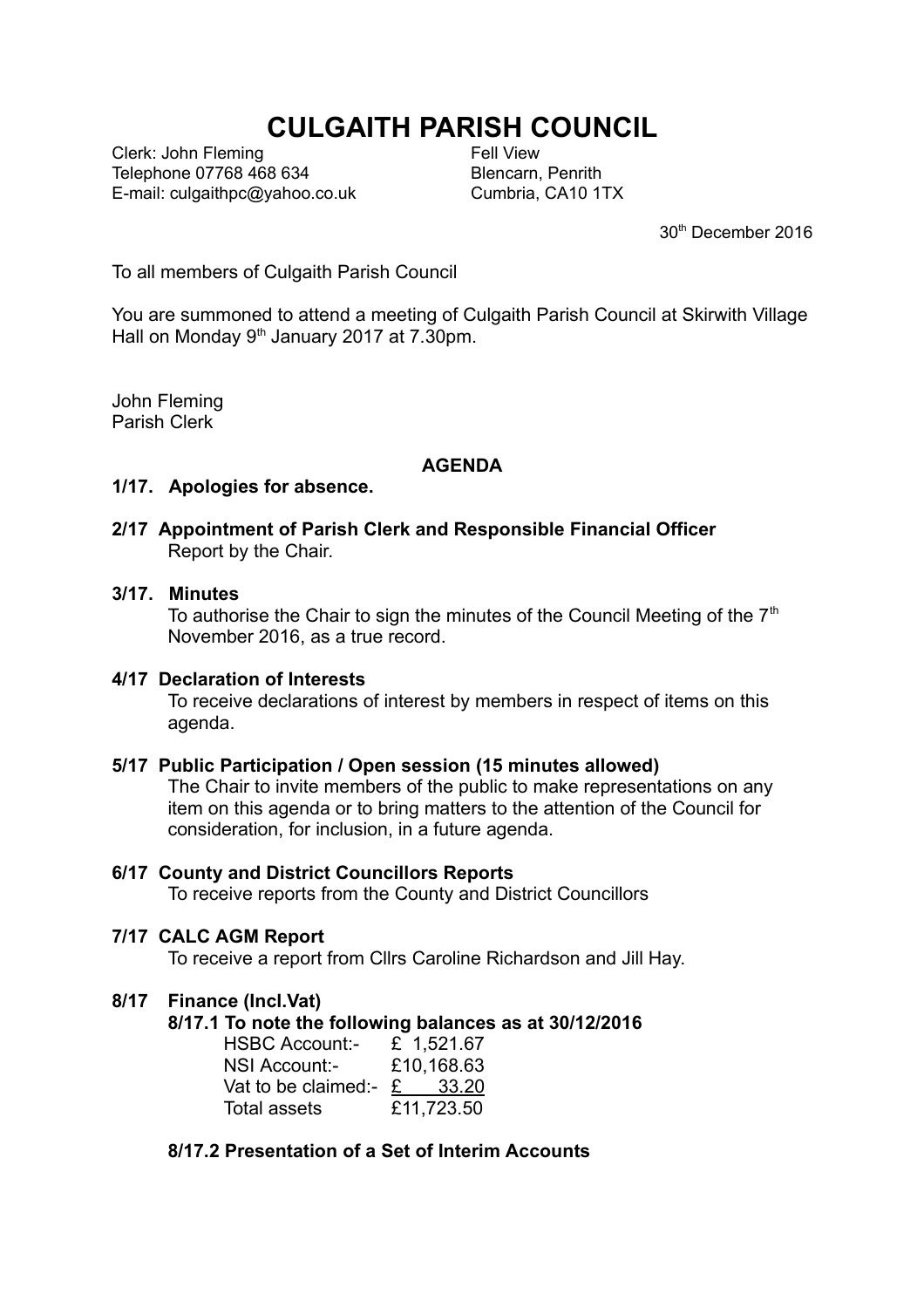#### **8/17.3 To Approve the Following Accounts for Payment**

**8/17.3.1** Mark Binney – Beech Tree Blencarn - £22.50

**8/17.3.2** MetalStar Penrith – Blencarn Notice Board - £36 (approx.)

**8/17.3.3** Other payments

## **8/17.4 To Finalise the Precept and Budget for 2017 /18**

## **8/17.5 Appointment of an Internal Auditor**

#### **8/17.6 On – Line Banking**

To consider moving to On – Line banking, along with the associated financial safeguards

## **9/17 Planning**

**9/17.1** To decide on new planning applications and report on planning decisions made since the last meeting.

**16/0979** – Blackhill Lodge Stud Blencarn – repositioning of garage

**16/1033** - Blackhill Lodge Stud Blencarn – relocation of garage

**16/1015** – Brook View Skirwith – Change of use of property

**9/17.2** Review of Planning Procedures

## **10/17 Highways and Land Matters**

**10/17.1 The Repair of the Footbridge – Mill, Blencarn –** to discuss

- **10/17.2 The Picnic Bench Kirkland** an update
- **10/17.3 Tree Pruning Adjacent to Skirwith Bus Shelter** an update
- **10/17.4 Repair of Roof and Gutter Skirwith Bus Shelter** to discuss
- **10/17.5 Roadside Verge Culgaith Back Road** decision
- **10/17.6 Tarn Drainage** an update
- **10/17.7 Blocked drains on the Skirwith/Langwathby Road** an update
- **10/17.8 Beech Tree Blencarn** removal of protective fence an update
- **10/17.9 Blencarn Notice Board** an update
- **10/17.10 Footpath Light No. 4 Blencarn.** an update

#### **11/17 Skirwith Playground**

.

**10/17.1 Committee –** an update **10/17.2 Insurance Issue**

#### **12/17 A Community Emergency Plan**

A progress report and to consider the way forward

#### **13/17.**.**Schedule of Correspondence, Notices and Publications**

To note items of correspondence received since the last meeting.

**13/17.1** Royal Garden Party Invitation – 23rd May 2017

**13/17.2** A Parish Council Plan

**13/17.3** Cumbria Rural Forum

**13/17.4** Culgaith Walk and Talk Leaflets

**14/17 Councillor Matters** An opportunity for Councillors to raise issues on behalf of residents.

*Note: no decisions can be made on these matters but they may be placed on a future agenda of the Council.*